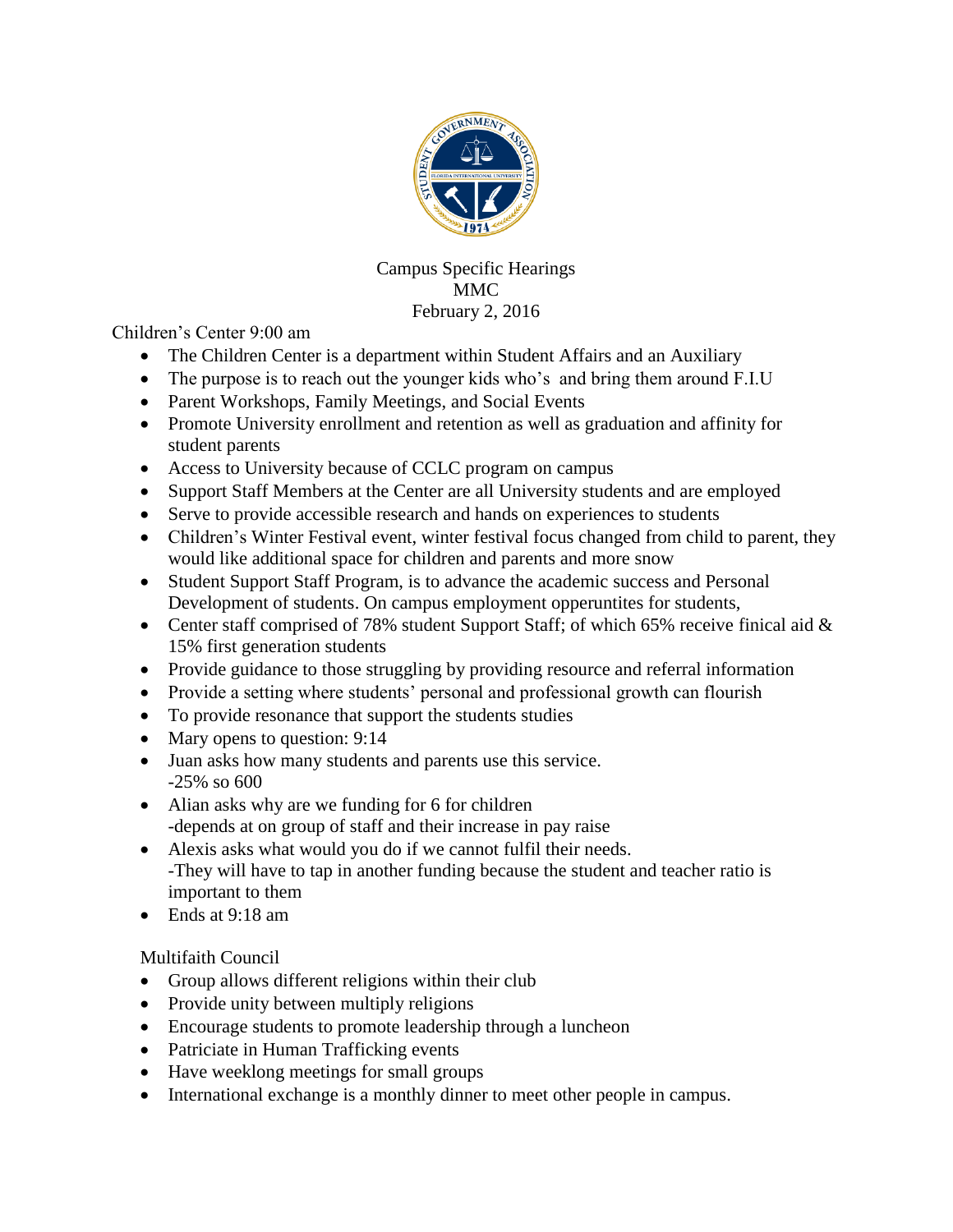- They impact 120 students on campus.
- BCM impacted 150 students through a football team
- There are three Jewish groups that engage students and inform students of their religion.
- Inter varsity graduate is for med-students to meet once a week.
- Catholic Ministry 50 members involved and they meet twice week
- They also focus on international communities they are going to Haiti during spring break
- They use the money from the budget to make t-shirts for promotional use
- \$500 per originations within the club, they have 40 meetings and impact 1,000 students
- Asking for \$1,000 dollar for a Love Event week for next year
- Mary opens to questions 9:29 am -Juan: How are the line items decide because there are more members are in one group than in another group?

When you break a certain level they will give more to the group, but it's sated that everyone gets an equal amount

-Alian; There was a need for student representations board meeting last year for the decision making, is there now?

-The message was not passed on a board meeting on how students wanted to spend their money given to them.

-Alexis: The money given has been going down because the E-board issue has not been addressed of the past two years, is there progress?

-There is progress because there are students presenting and are more involved.

- Jose states that Multifaith have student representations within their organization.
- Ends at  $9:37$

Outside Space Reservations

- \$940,000 because pays for outside tables for buildings that can't be inside because
- Increase of 3,000 dollars to serve clubs
- End  $9:49 \text{ am}$

GC room rentals

- Increase \$50,000 because of the increase in reservations for rooms and the increased cost.
- There are regulations such as: groups can't be smaller than 60-50 people for all groups on campus and can meet four times throughout the year and a little more as well as reservations in the summer. SGA is billed quart. Also incorporate orientation and panther camp and room increase go up every year. Books are booked solid in GC this year.

Juan: Who types of rooms are being used? -Flat out rooms, used by

Alexis: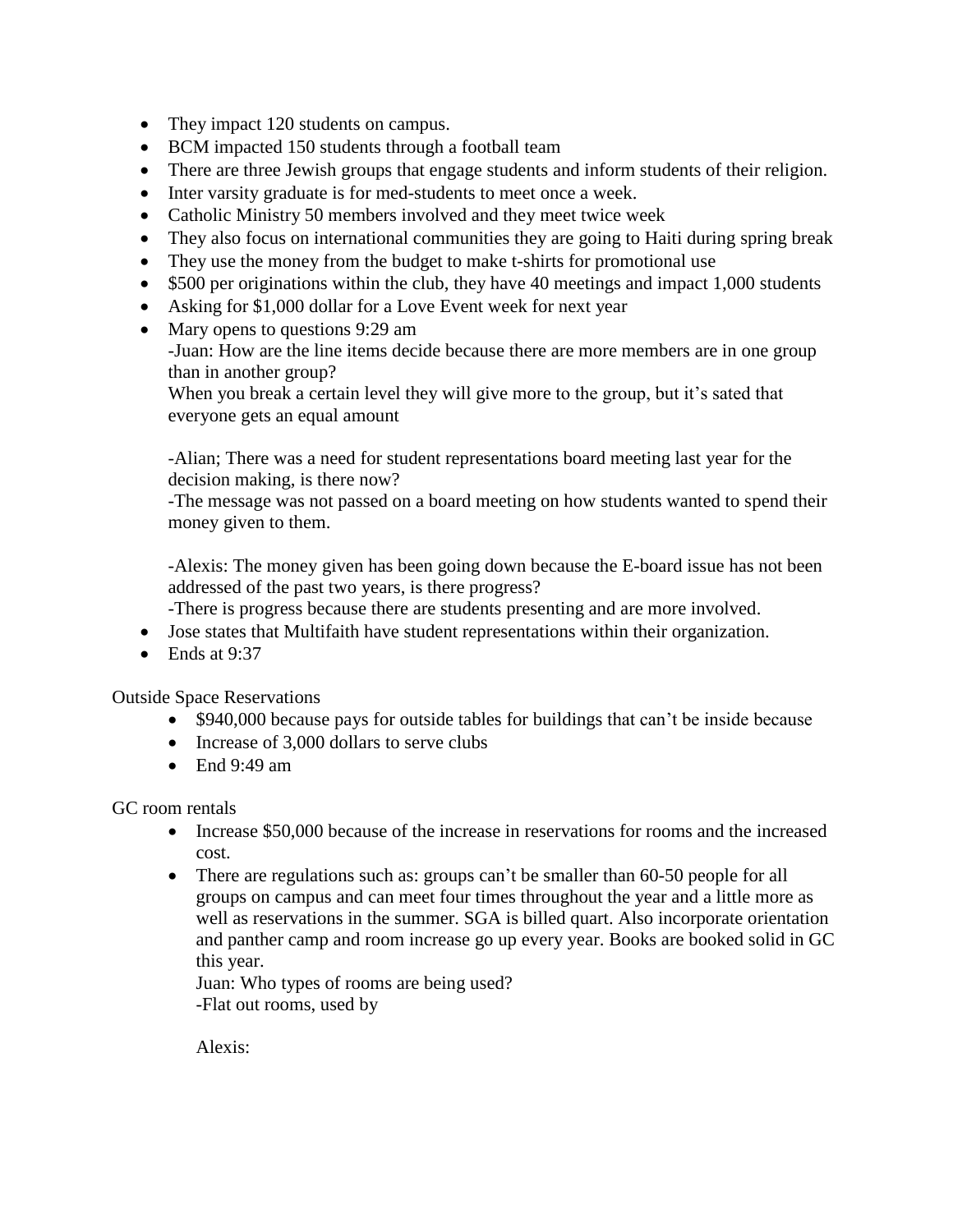-SGA organizations will have to start paying for rooms. They give rom reports to make sure they are real organizations and that events are not done twice and that they are events. The report is tweaked to accommodate everyone. End 9:59 am

Student Bar Association 10:00am

- Alumni Student Night is an event that will feature and organized networking forum for current law to improve job prospects, solidify ties, and strengthen alumni involvement.
- Grad Bash is a social event for graduating class, the purpose is to allow third-year law students to finalize their graduation process, improve alumni contributions
- Spring Alumni- Student Picnic is to provide an informal mentoring forum, establish mentoring relationship, and encourage students
- Law Student for the Evening is an event to encourage law school applicants, develop undergraduate participation, and aide prospective applicants in the application process.
- Voter Registration is for register voters to educate voters on their rights, encourage voters to exercise their right to vote, and explain voting process.
- Know your Rights is an event for what they can and can't do as a citizens of America.
- Student Competitions is an event to increase competition, strengthen FIU's Law global recognition, and increase country wide jobs prospects. They are asking for \$40,000 to for future student competitions.
- Alexis move to extend the presentation for two minutes
- Disability Awareness is an event to educate students about disabilities, and broaden the student body knowledge on depression and various eating disorders
- Finals Ice Cream Social event is to help the stress of students during finals
- Mary opens to questions 10:15
- Alain: New line items don't have expected number of participation, what would be the number?
- Answer: the Pairs completion was \$40,000 for 6 including 1 professor, Trail Team 10 students and 1 professor. 90 students. 50 students for Disability Awareness
- Alian: if we could only fun 3 line items what would they be?
- Answer: Travel, Alumni night, and law student form evening, and fourth the picnic event
- Juan: Travel request how have you fund travel?
- Answer: Dean costa and donors have given money and students have also funded themselves and only two students were able to go
- Do the organizations receive any other funding than in SGA?
- Answer: No, they don't engage fund raising but they would sponsor events for money.
- Mary moves to extend questions to two minutes:
- Why is voter registration events cost so much?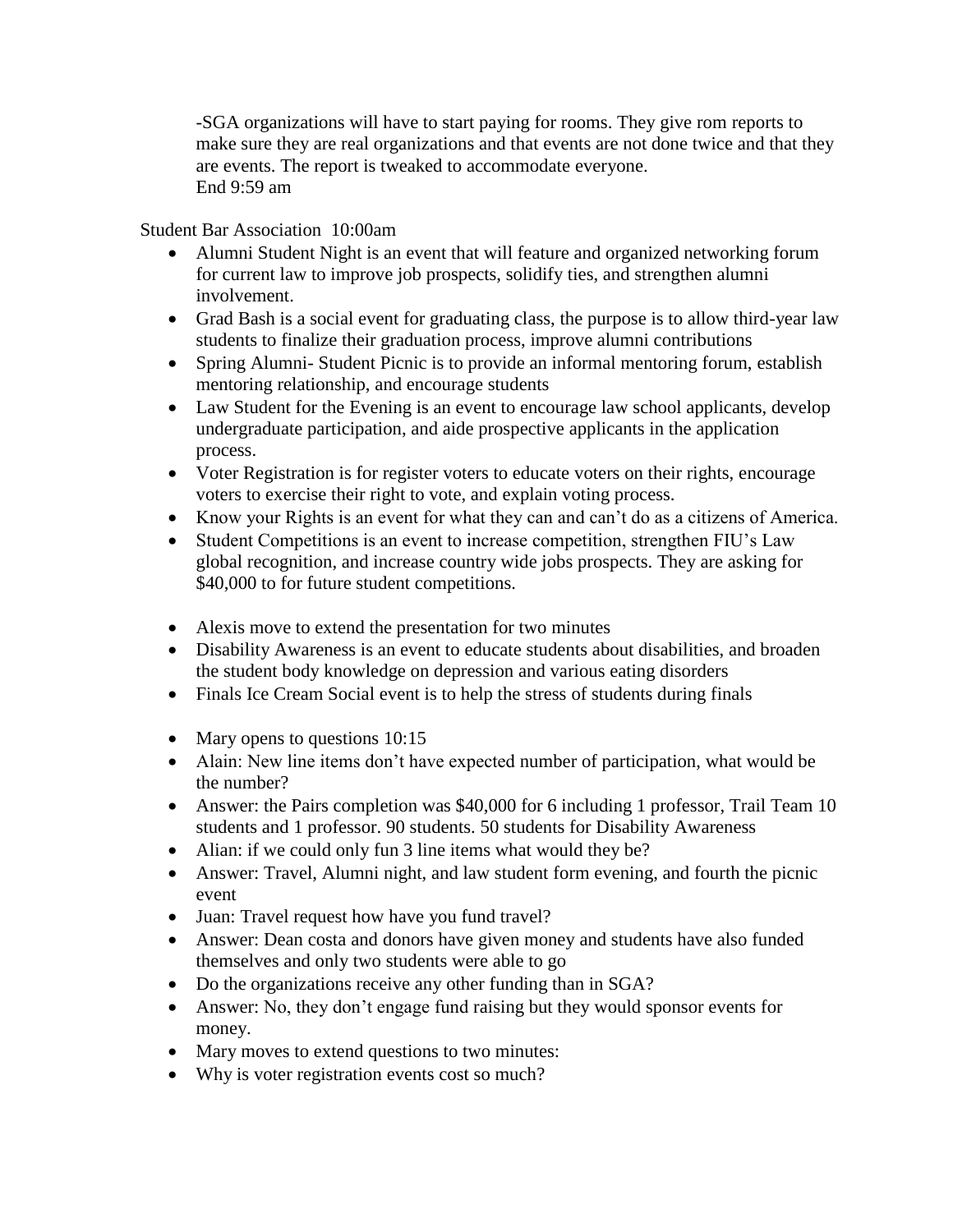- Answer: price of food has increased and they serve a lot of people and they like to provide more than just snacks, and facilities cost.
- $\bullet$  End 10:25
- Five Minute recess

Residence Hall Association 10:34 am

- Would like students to be outside, more resonances for students, laundry that doesn't cost 5.00 for two loads.
- Hall Council would like \$1,000 per hall they are currently at 700. They would this money for carnivals, more mic nights, etc
- Fall Signature events is requesting 7,000 dollars. Examples of events Latino Shakedown, etc they would like to fee thanksgiving dinner for students that have to stay, collaborate with the rec center, Caribbean event, and Halloween events.
- Were only given 1,500 would like 7,000 for more cultural events, food trucks, etc
- Town hall meeting last year allocated was 400, they are asking 800 for students voice to be heard
- RHA operating expenses allocated \$777, they are requesting \$1,400 to maintain a lot of expensive equipment they give to other organizations within FIU
- Requesting \$16,000 towards fall summer conference
- General Assembly Community-Building Initiatives requesting 2,000
- Juan moves to exceed presentation for 2 minutes.
- Enumeration For Executive Board would like to get paid
- Weekend Programming for \$3,000 such as karaoke night
- Periodic Transportation requesting \$20,000 to take students to different cultural attractions within Miami
- Juan is moves to extend to one minute
- NRHH is requesting 1,500 for Bogo events
- Welcome Week requesting \$1,000 for residents
- Collaboration funds requesting 5,600
- Alexis moves into 3 minutes of questions
- Alexis: what is the extra \$5,000 is for? Answer: It takes the same amount of students, they will like to take more students and advisor and
- Juan: How many students sit on the general assembly
- Answer: 14 sit in the general assembly
- Alian: Do they have quotes on transportation?
- Answer: \$20,000 was around the estimate.
- End at  $10:55$

CSO at 10:56am

- CSO budget request
- They have 239 registered organizations the amount would be 119,550 per semester. The price was increased due to more organizations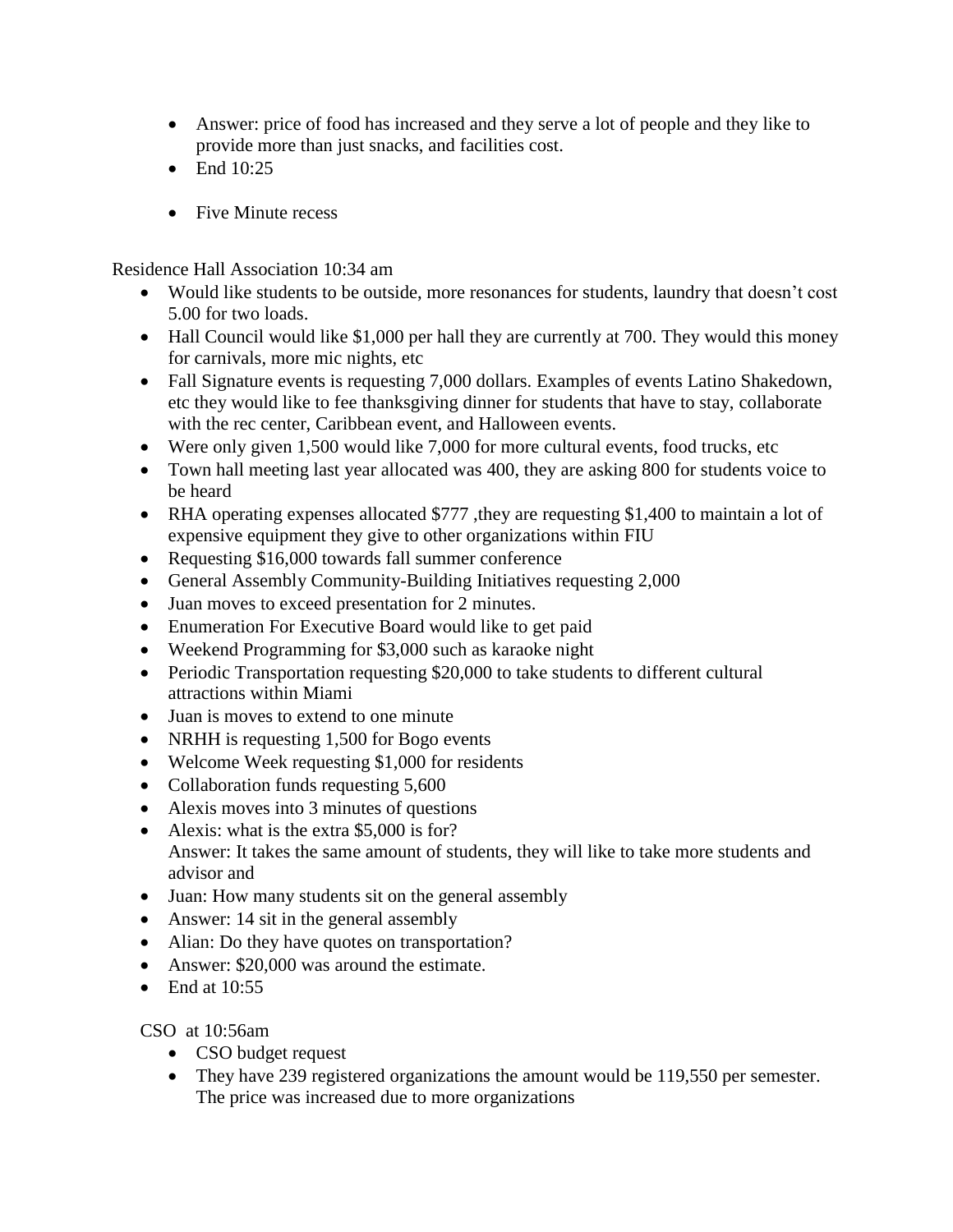- They have basic funding guaranteed if organizations complete registration.
- Total number of organizations in fall is 218 they have increased to 239.
- Have increase basic funding in fall 2015 from 80,350 to 131,850
- Organization actives from fall include general meetings, special projects, leadership/professional development events, club fair, lectures/conferences, etc.
- Executive Board spends money on Back to school Bash, fall club fair, etc
- Mary opens to questions at 11:00
- Juan asks is there a breakdown of what is given to each organization.
- Answer: 1,200 extra per semester. They have more of an increase that can ask for special allocations
- Alexis: Does the 20,000 get filtered to executive board
- Answer: the numbers are going to increase because the number of students to attend orientation
- End:  $11:04$  am

Sorority and Fraternity Life 11:05 am

- Governing Councils include Interfraternity Council, Multicultural Greek Council, National Pan-Hellenic Council, and Order of Omega that are requesting money for programming.
- SFL Programming Overview have continued Annual Programs to aware students for hazing and alcohol awareness.
- Looking to expand, have asked for in increased in programming for more students to be in engage program, large scale Leadership, Branding and Marketing, and Affinity & Outreach.
- Juan moves to extend presentation to minute
- Mary moves into questions 11:17
- Juan: is the interfraternity going to be annually?
- Answer; It is their goal, if they do it every year cultural change is going to happen because it happens in time
- Alexis: What other campus has the program and their experiences?
- Answer: Community has seen a transformation
- End  $11:20$  am

Mary moves to a two minute recess at 11:21 am

SPC 11:25 am

- Put on free events for students such as concerts, movies, pit event
- Asking for increase for programming.
- Increase 24,500 for uproar to bring more known name artist.
- Increase special events fund to 10,000 include glow jam, silent disco event they were almost not abler to host the event
- Increase in Comedy because known comedians have a higher participation for students
- They pass out surveys to get students opinions on what they will like to see.
- Other schools have more budget money then FIU has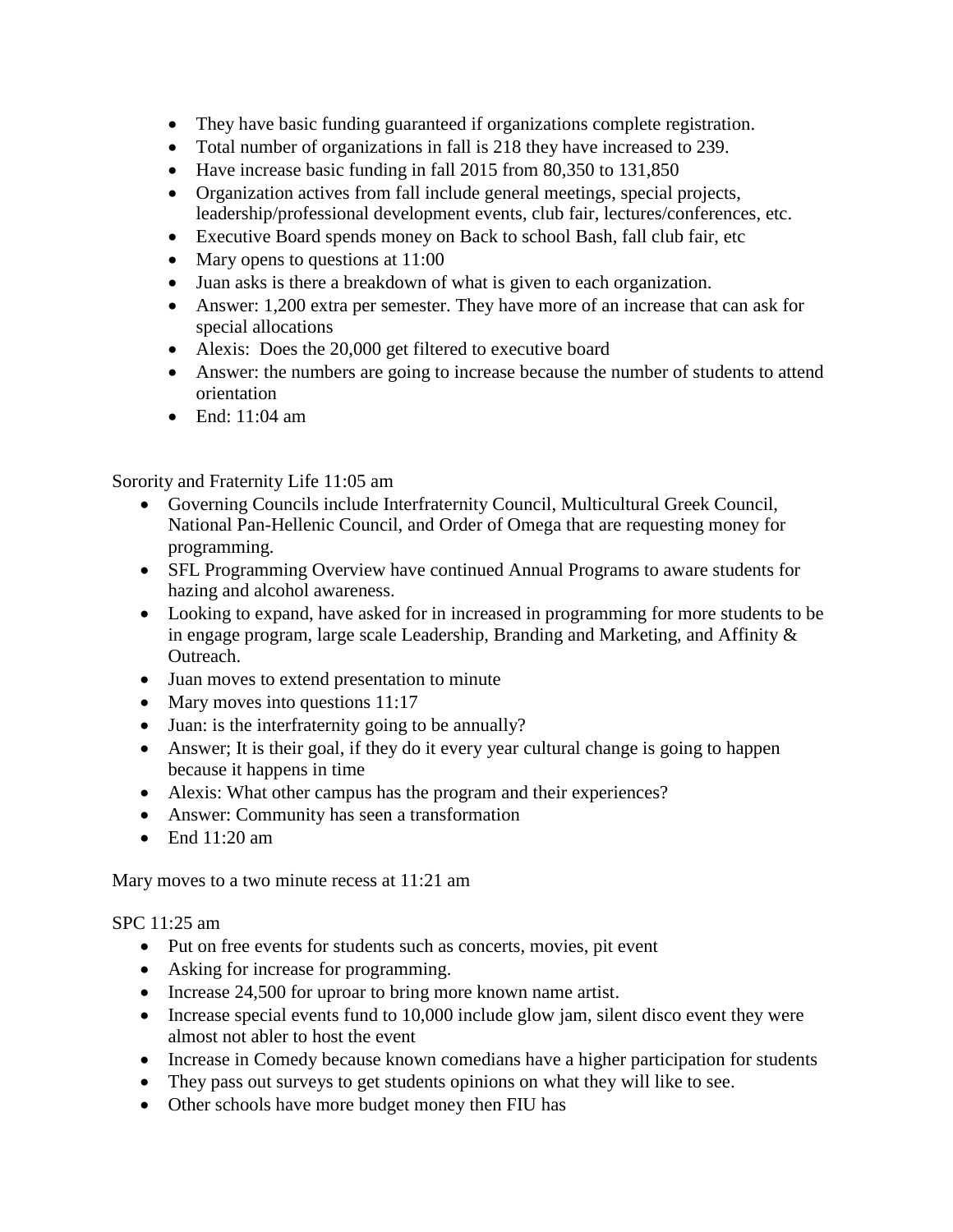- Facebook is used for promoting
- If they could have one line up increase for sure would be Uproar.
- Mary opens for questions at 11:31 am
- Juan asks: Out of all the increase what are the top three
- Answer: uproar, comedy, and
- End at  $11:32$  am

Modern United Nations 11:33am

- Model Un at FIU is a program that is open to all students
- They debate and discuss worthy political, economic and international topics in a style that encourages groups leadership, strong writing and speaking skills
- Model UN hosts a modest high school conference in the Spring
- Ranked fourth school in the nation
- Students who participate in the program often find great opportunities post-graduation
- A survey was done to see how UN has impacted them after graduation
- SGA provides Model UN is put towards lodging, fees, and air fare. Students have to pay out of pocket for food and transportation.
- Requesting funds to send 10 students to World MUN and West Part, per student will be 25,000.
- Budget was 79,000 and only could have smaller conferences
- 10,000-15,000 increase would be appreciated
- Budget from last year was \$90,000 given this year their budget was moved to \$84,000
- Mary opens to questions 11:42 am
- Juan: What is requested for World this year?
- Answer: \$25,000 but they don't know
- Alian: is the number for Yale correct?
- Answer: yes, but flights can increase so the cost is not precise.
- Alian: Do they have other funding besides SGA?
- Answer: They partnered with Presidents Council this year but it is not sustainable, they would like to use the money for the cost of food.
- Juan: Is the reason for the difference correct because there is an increase?
- Answer: Yes
- End  $11:41$  am

Summer Fest 11:45am

- The goal of the event is for students to have something to do in the summer after orientation
- Provides on lead up event and then one big experience in the summer
- Provided pool parties, movies in the summer, summer festival
- In 2013 they had cut backs so no movies, cut out one pool party
- In 2014 they had cut backs as well so no movies, last year for pool party, last year of color power
- In 2015 they looked into community engagement for funding
- Creating affinity with Freshmen Orientation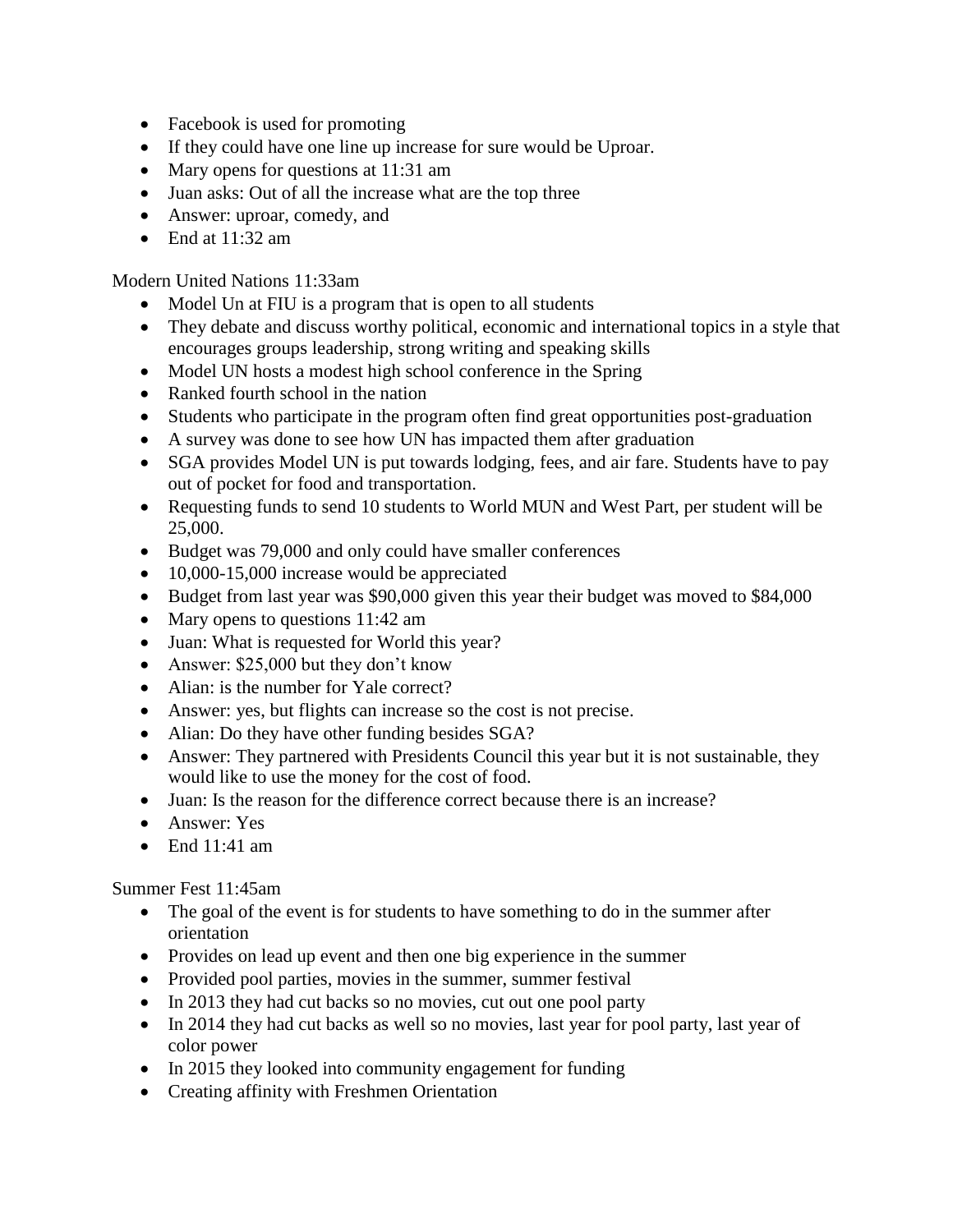- What is to come 2-3 known performances, new foam cannons and lighting experience, the stage will be part of the music, the robots, student group contest.
- In 2016 they would like to produce a stage with LED lights like in EDC
- In 2012 they had 800 students, the cost of tickets is money going back to the fund.
- Mary opens to questions 12:04 am
- Juan: how much money is being putting back into the fund?
- Answer: 80% of students attended for free because they were FIU students. Individuals who had to paid for ticket they raised: \$14,000 first year and \$23,000 in the second year
- Ends: 12:05

A&S Business Office (started at 12:08)

- Handles the activities an services feeds of the universities.
- It serves as a purchasing office for the students
- The biggest is CSO, homecoming, SPC, RHA and Multi Faith
- ASBO database is a shadow account and it allows students to access the database of how much money they spend and how much money they have left
- In place in BBC as well
- Down to 2 student assistants and they make up for the staff that they don't have in the office
- Benchmark with other universities and that would take place during the summer
- Computers are highly needed to be able to function better, 2 are needed to be replaced Ended at 12:12

## SGA Main Office (12:13)

- Increase of 22K because of the office manager and they may need to hire a fourth assistant
- The new photocopier has a monthly fee
- New computers were bought to be more operational and that means that the printer may also need to be replaced
- Installation, meet and greet also comes out from this one
- Request for a graduate assistant for \$20K help with the advising and go on trips with students
- There will be a need to manage that space
- Juan: The role of the Grad would be that of the office assistant?
	- $\circ$  No they would be working with the students and advising possibly working with the judicial branch and not pull director out of his responsibilities
- Ends at  $12:17$

## SGA- MMC (started 12:18)

- Asked for an increase in expenditures
- Two new requests
	- o Election committee has not been funded in the past including publication of elections, applications, t-shirts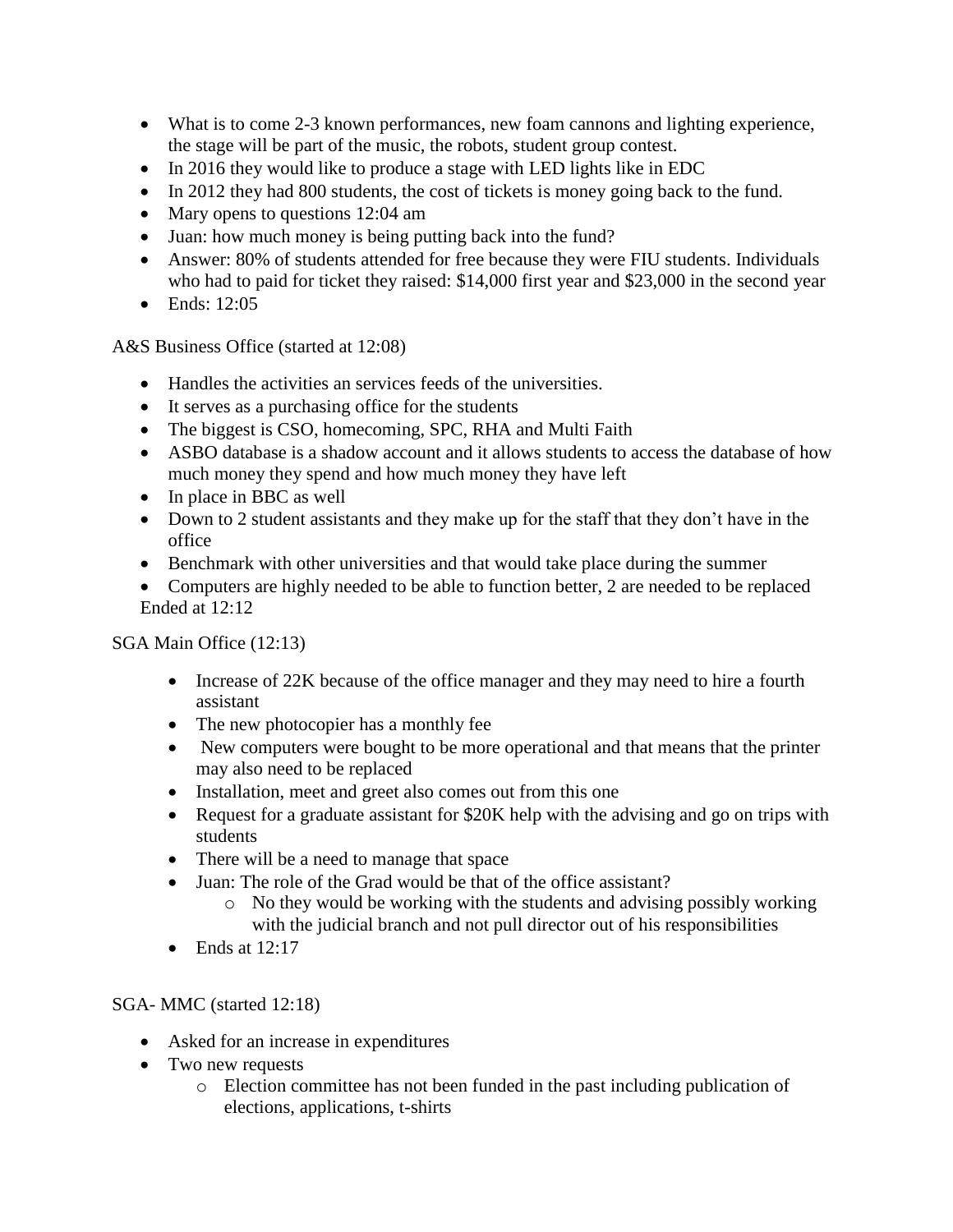- o SGA will do the cross promotion
- o If there is town hall outside of the GC then there are additional fee
- o Judicial branch request to grow that branch and solicit the justices and develop that area. Host events and do more education programs for this
- o Lectures line this year asked for a 50K to bring in political speaker for speaking of advocacy
- o Other increases are of 500-1000
- o Special projects has a 9K increase
- o Panther rage has an increase of 3K
- o GPSC increased the amount given to have travel for graduate students (88K increase)
- o Convocation is staying the same
- o 10K increase for recharge for finals and cram jam because of increasing the amount of students to feed
- Questions
- Alian: did GPSC go through the funding of last year
	- o Yes they almost went over
- Jose: can you go over how the 162K is allocated
	- o \$30K go to programming like GSAW
	- o The population of graduate students is around 8-10 thousand students
	- o The rest of the money is broken up in to fall and spring of what's left over
- Ends at 12:26 PM

Medical Student Council (started 12:28)

- Function for student advocacy and organizing student groups
- They have 34 student organizations
- There are councils that do put in programming for the students
- Highlights:
	- o Professional development
	- o Health and wellness
	- o Community outreach
	- o Undergraduate mentoring and Interprofessional collaboration
- Undergraduate relies on academic and test performance
- Then once going through Medical school the priority is academics and networking
- Professional networking is the main focus for the best chance of the students getting adequate residencies
- They shifted some of their funding to travel
- The classes of students have grown to reach capacity this year
- Have one of the highest rates of tuition and fees in the nation
- The priority for this is expanding professional development and travel
- The students have continued to grow and the return of budgeting is the same, the students don't have a say on how much they pay in credit hours and fees
- Alian: when it comes to how much the medical school supports in feeds do you have a measure on how much do the students participate and take advantage of this
	- o The number is hard to record